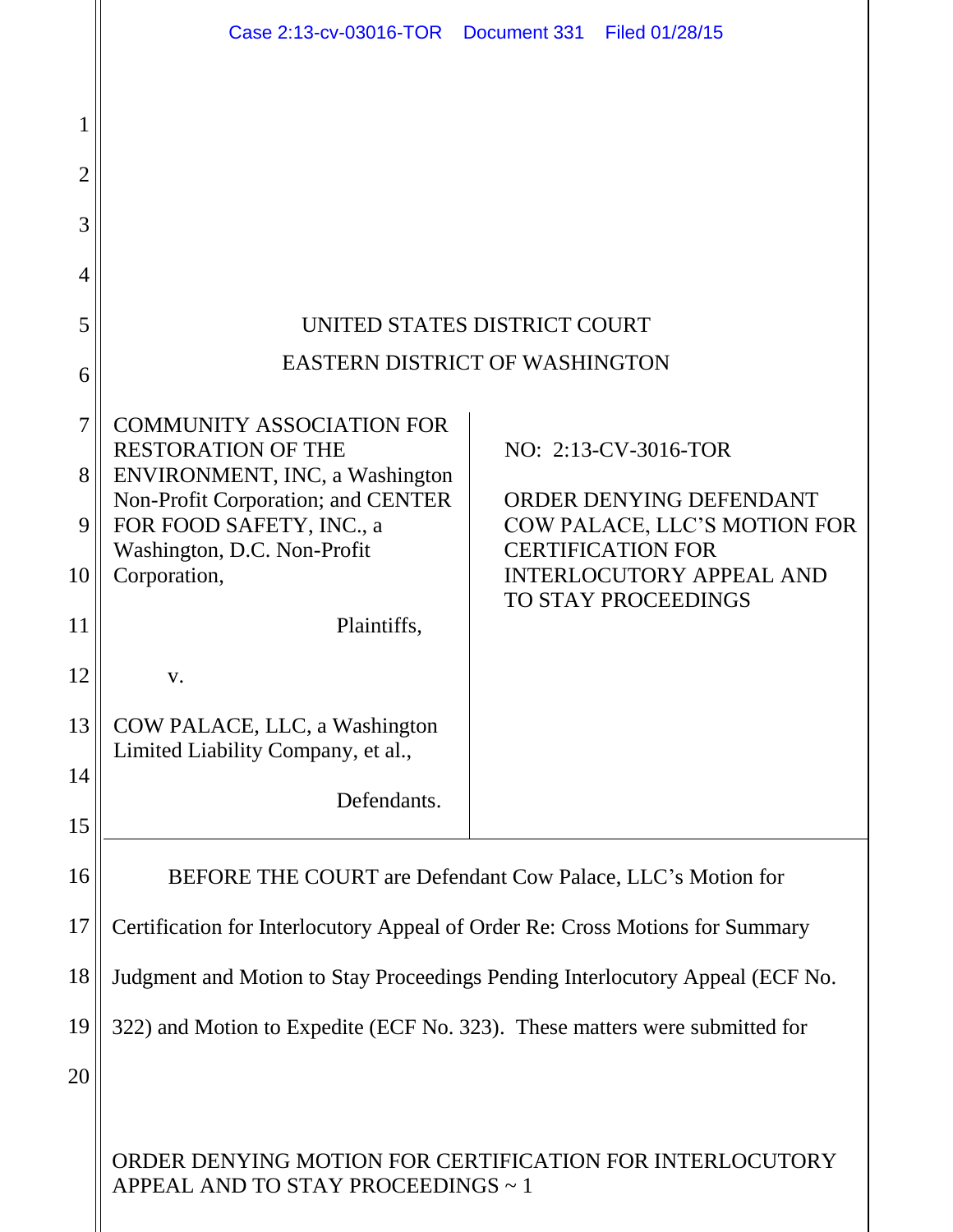1 2 consideration without oral argument. The Court has reviewed the briefing and the record and files herein, and is fully informed.

3

### **BACKGROUND**

4 5 6 7 8 9 10 11 12 On January 14, 2015, this Court issued its Order Re: Cross Motions for Summary Judgment ("Order"). ECF No. 320. In its Order, this Court found, *inter alia*, no genuine issue of material fact that Defendants' application, storage, and management of manure at Cow Palace Dairy violated RCRA's substantial and imminent endangerment and open dumping provisions. *Id.* at 109. Trial regarding several other issues of liability and remedies is currently set to begin March 23, 2015, for this matter. Multiple other dairies face proceedings before this Court involving the same or similar issues. *See CARE v. George & Margaret LLC*, No. 13-cv-3017-TOR; *CARE v. Henry Bosma Dairy*; No. 13-cv-3019.

13 14 15 16 17 18 In the instant Motion, Defendant Cow Palace seeks certification for interlocutory appeal and a stay of these proceedings pending appeal. ECF No. 322. If the Court grants this Motion, Defendant seeks final resolution from the Ninth Circuit regarding whether RCRA applies to dairies' manure management operations. *Id.* at 2. Plaintiffs oppose both certification for interlocutory appeal and a stay of these proceedings. ECF No. 325.

19 20 Given the quickly-approaching trial date, this Court will first consider whether, if it were to grant certification for interlocutory appeal, it would stay these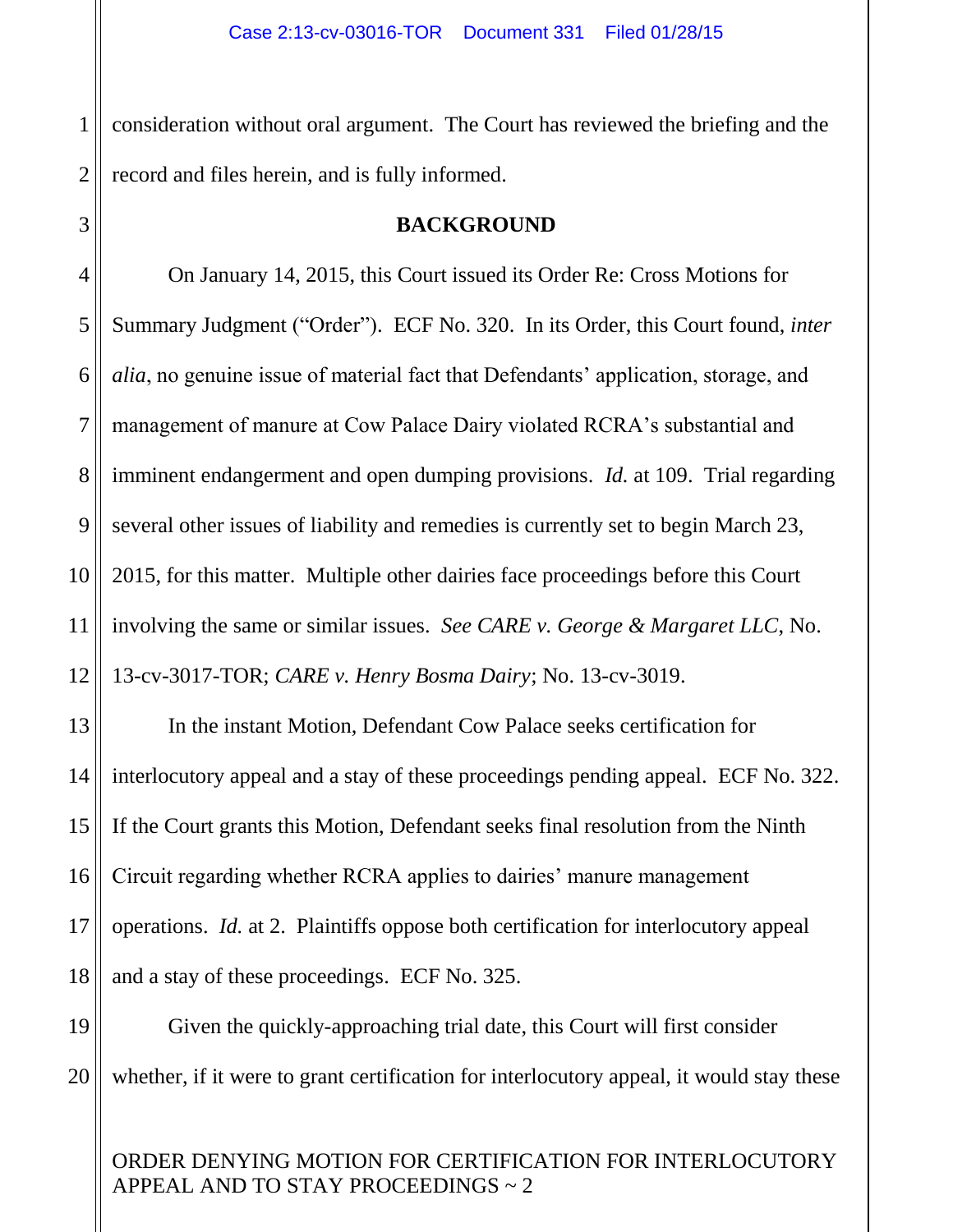1 2 3 proceedings pending resolution by the Ninth Circuit. After all, an interlocutory appeal makes little sense with final resolution of this case less than two months away, unless this Court also stays these proceedings.

#### **DISCUSSION**

#### **A. Stay of Proceedings**

4

5

6 7 8 9 10 11 12 13 14 15 16 If a party successfully appeals under 28 U.S.C. § 1292(b), such application "shall not stay proceedings in the district court unless the district judge or the Court of Appeals or a judge thereof shall so order." 28 U.S.C. 1292(b). "The district court has broad discretion to stay proceedings as an incident to its power to control its own docket." *Clinton v. Jones*, 520 U.S. 681, 706 (1997). Courts traditionally consider four factors when determining whether to grant a stay pending the appeal of a civil order: (1) the likelihood of the moving party's success on the merits; (2) whether the moving party will be irreparably injured if a stay is not granted; (3) whether a stay will substantially injure the opposing party; and (4) the public interest. *See Nken v. Holder,* 556 U.S. 418, 426 (2009) (citing *Hilton v. Braunskill*, 481 U.S. 770, 776 (1987)).

17 18 19 20 Here, this Court finds the public interest in addressing current levels of contamination and minimizing any further risk of harm immeasurably outweighs any argument in favor of staying these proceedings pending appeal. As this Court determined in its previous Order, the Dairy's operations may currently be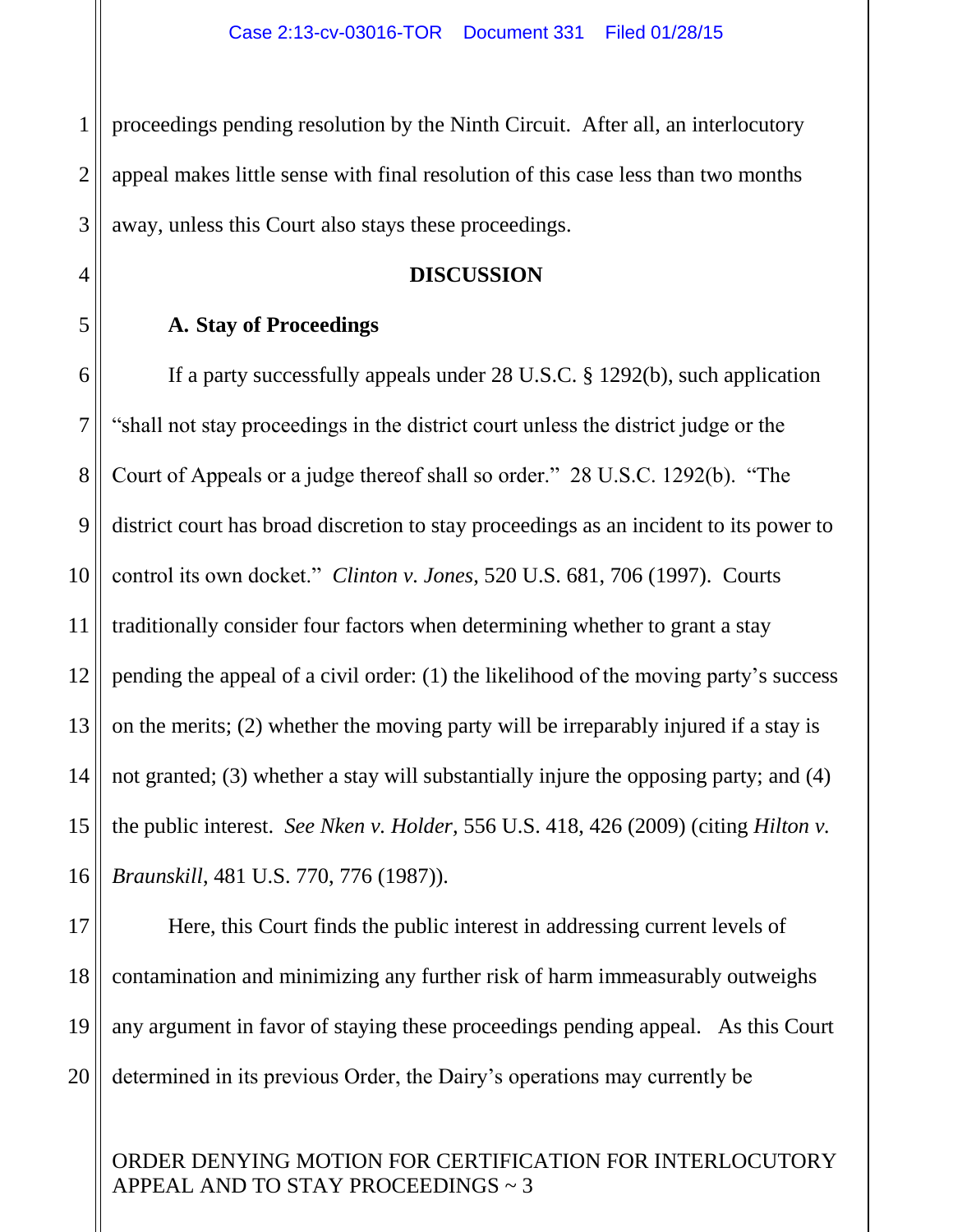1 2 3 4 5 presenting an imminent and substantial engagement to the nearby residents who are consuming the nitrate-contaminated groundwater. ECF No. 320 at 104-05. Any delay in these proceedings only increases the already-present risk to the public health. Accordingly, this Court declines to stay these proceedings if it grants certification for interlocutory appeal.

### **B. Certification for Interlocutory Appeal**

6

7 8 9 10 11 12 13 14 15 16 17 18 19 20 Pursuant to 28 U.S.C. § 1292(b), an otherwise non-final order may be subject to interlocutory appeal if the district court certifies, in writing, the following: (1) the order involves a "controlling issue of law," (2) the controlling issue of law is one to which there is a "substantial ground for difference of opinion," and (3) "an immediate appeal from the order may materially advance the ultimate termination of the litigation." 28 U.S.C. § 1292(b). If permission for interlocutory appeal is required, "the district court may amend its order, either on its own or in response to a party's motion, to include the required permission or statement." Fed. R. App. Proc. 5(a)(3). As the Ninth Circuit has noted "the legislative history of 1292(b) indicates that this section was to be used only in *exceptional* situations in which allowing an interlocutory appeal would avoid protracted and expensive litigation." *In re Cement Antitrust Litig.*, 673 F.2d 1020, 1026 (9th Cir. 1982) (emphasis added); *see also Coopers & Lybrand v. Livesay*, 437 U.S. 463, 474 (1978) ("[E]ven if the district judge certifies the order under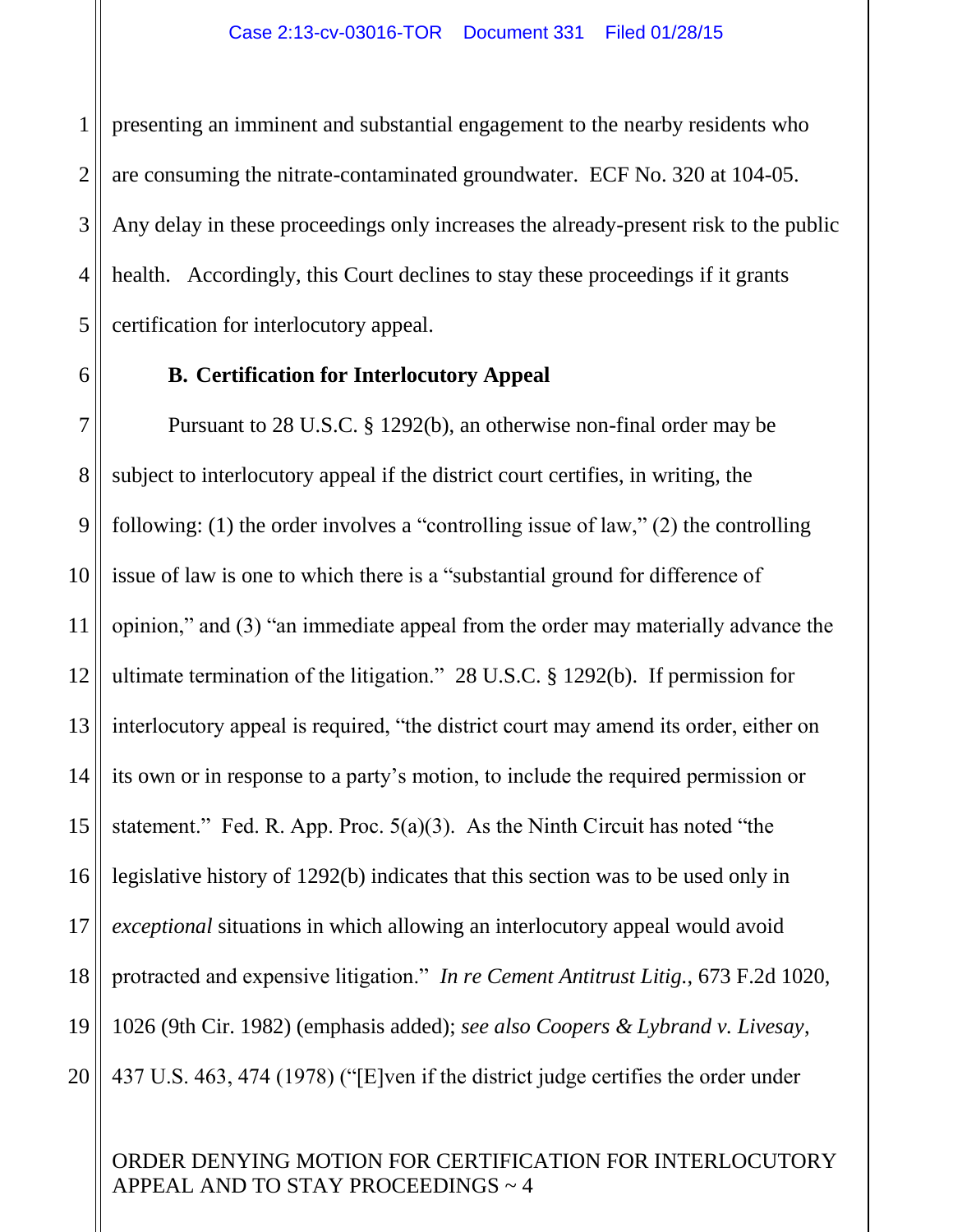1 2 3 § 1292(b), the appellant still 'has the burden of persuading the court of appeals that exceptional circumstances justify a departure from the basic policy of postponing appellate review until after the entry of a final judgment.").

4 5 6 7 8 9 10 11 12 13 14 15 16 17 18 19 Here, this Court declines to certify its Order for interlocutory appeal. Although the first two factors are arguably satisfied, this Court finds that an immediate interlocutory appeal will not materially advance the termination of litigation, even considering the lenient "may" standard afforded by the statutory text. Trial is scheduled to begin in less than two months. Defendant's Motion comes after two years of extensive discovery and dispositive motion practice and immediately before final resolution of this matter at trial. Without a stay of proceedings, which this Court declines to grant as discussed above, an interlocutory appeal cannot materially advance this litigation: even if the Ninth Circuit were to grant Defendant the relief it seeks, such a ruling could not possibly come into effect before trial has concluded and the remaining liability and remedy issues resolved. Therefore, because granting certification for appeal would not materially advance termination of litigation or otherwise "avoid protracted and expensive litigation," *In re Cement Antitrust Litig.*, 673 F.3d at 1026, this Court **DENIES** Defendant Cow Palace's motion for certification for interlocutory appeal. //

20

//